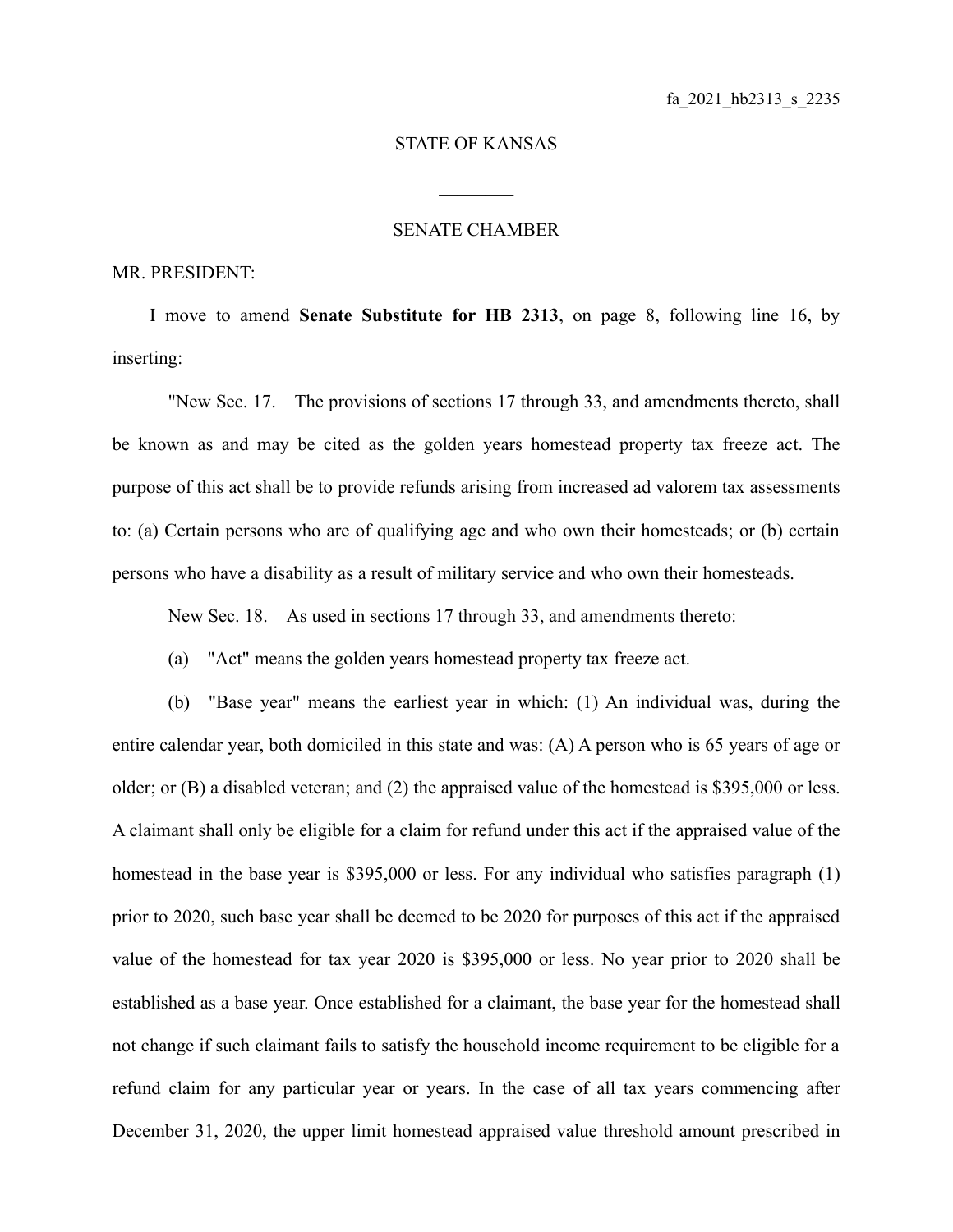this section shall be increased by an amount equal to such threshold amount multiplied by a costof-living adjustment determined by the department of revenue by averaging the percent change in statewide residential valuation of existing residential property for the preceding 10 years.

(c) "Claimant" means a person who has filed a claim under the provisions of this act and was, during the entire calendar year preceding the year in which such claim was filed for refund under this act, except as provided in section 19, and amendments thereto, both domiciled in this state and was: (1) A person who is 65 years of age or older; or (2) a disabled veteran. The surviving spouse of a person 65 years of age or older or a disabled veteran who was receiving benefits pursuant to this section at the time of the claimant's death, shall be eligible to continue to receive benefits until such time the surviving spouse remarries.

(d) "Disabled veteran" means a person who is a resident of Kansas and has been honorably discharged from active service in any branch of the armed forces of the United States or the Kansas national guard and who has been certified by the United States department of veterans affairs or its successor to have a 50% or greater permanent disability sustained through military action or accident or resulting from a disease contracted while in such active service.

(e) "Homestead" means the dwelling, or any part thereof, owned and occupied as a residence by the household and so much of the land surrounding it, as defined as a home site for ad valorem tax purposes, and may consist of a part of a multi-dwelling or multi-purpose building and a part of the land upon which it is built or a manufactured home or mobile home and the land upon which it is situated. "Owned" includes one or more joint tenants or tenants in common.

When a homestead is occupied by two or more individuals and more than one of the individuals is able to qualify as a claimant, the individuals may determine between them as to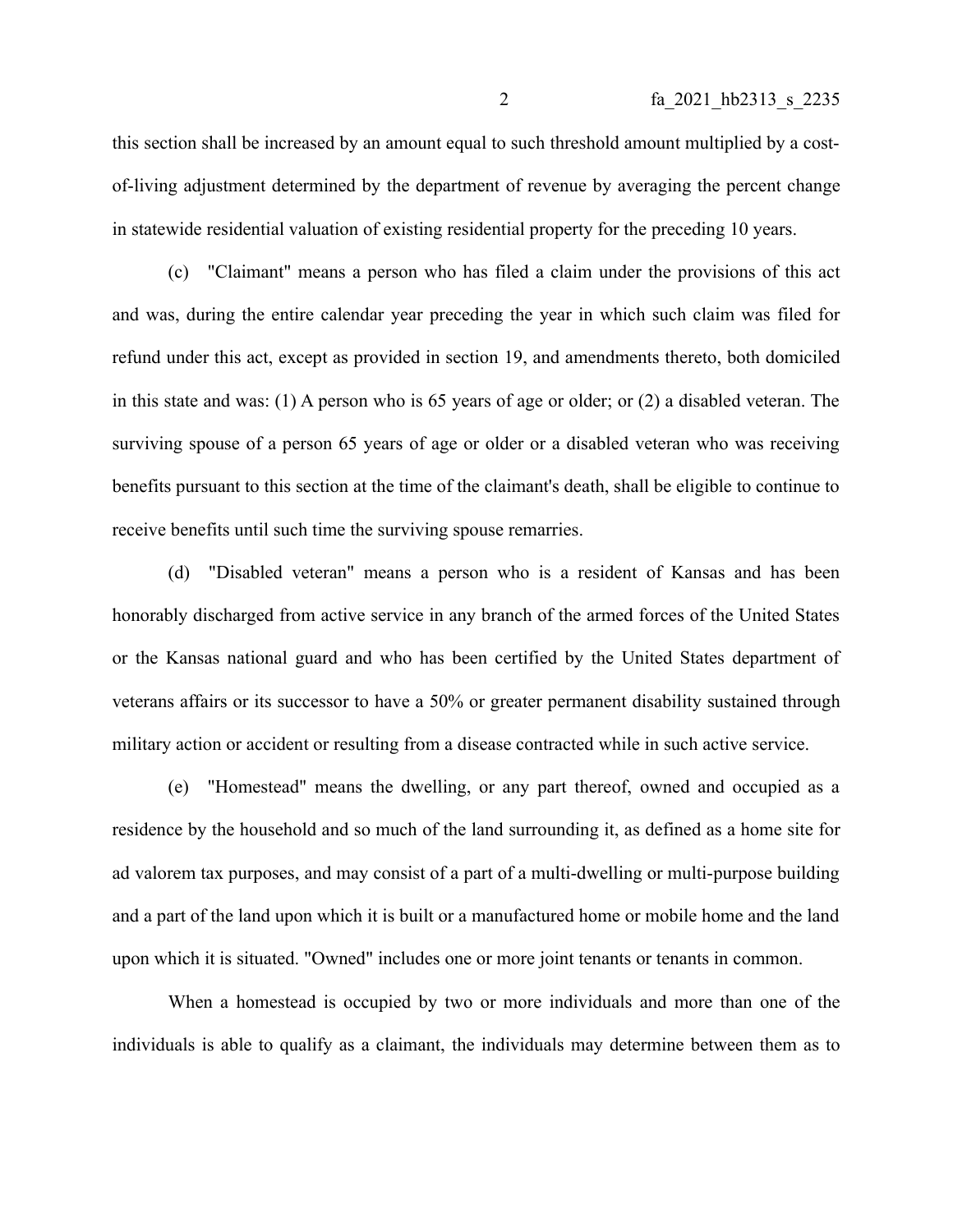who the claimant will be. If they are unable to agree, the matter shall be referred to the secretary of revenue, whose decision shall be final.

(f) "Household" means a claimant, a claimant and spouse who occupy the homestead or a claimant and one or more individuals not related as married individuals who together occupy a homestead.

(g) "Household income" means all income received by all persons of a household in a calendar year while members of such household.

(h) "Income" means the sum of adjusted gross income under the Kansas income tax act effective for tax year 2021, and tax years thereafter, without regard to any maintenance, support money, cash public assistance and relief, not including any refund granted under this act, the gross amount of any pension or annuity, including all monetary retirement benefits from whatever source derived, including, but not limited to, all payments received under the railroad retirement act, except disability payments, payments received under the federal social security act, except that for determination of what constitutes income, such amount shall not exceed 50% of any such social security payments and shall not include any social security payments to a claimant who, prior to attaining full retirement age, had been receiving disability payments under the federal social security act in an amount not to exceed the amount of such disability payments or 50% of any such social security payments, whichever is greater, all dividends and interest from whatever source derived not included in adjusted gross income, workers compensation and the gross amount of loss of time insurance. Income does not include gifts from nongovernmental sources or surplus food or other relief in kind supplied by a governmental agency, nor shall net operating losses and net capital losses be considered in the determination of income. Income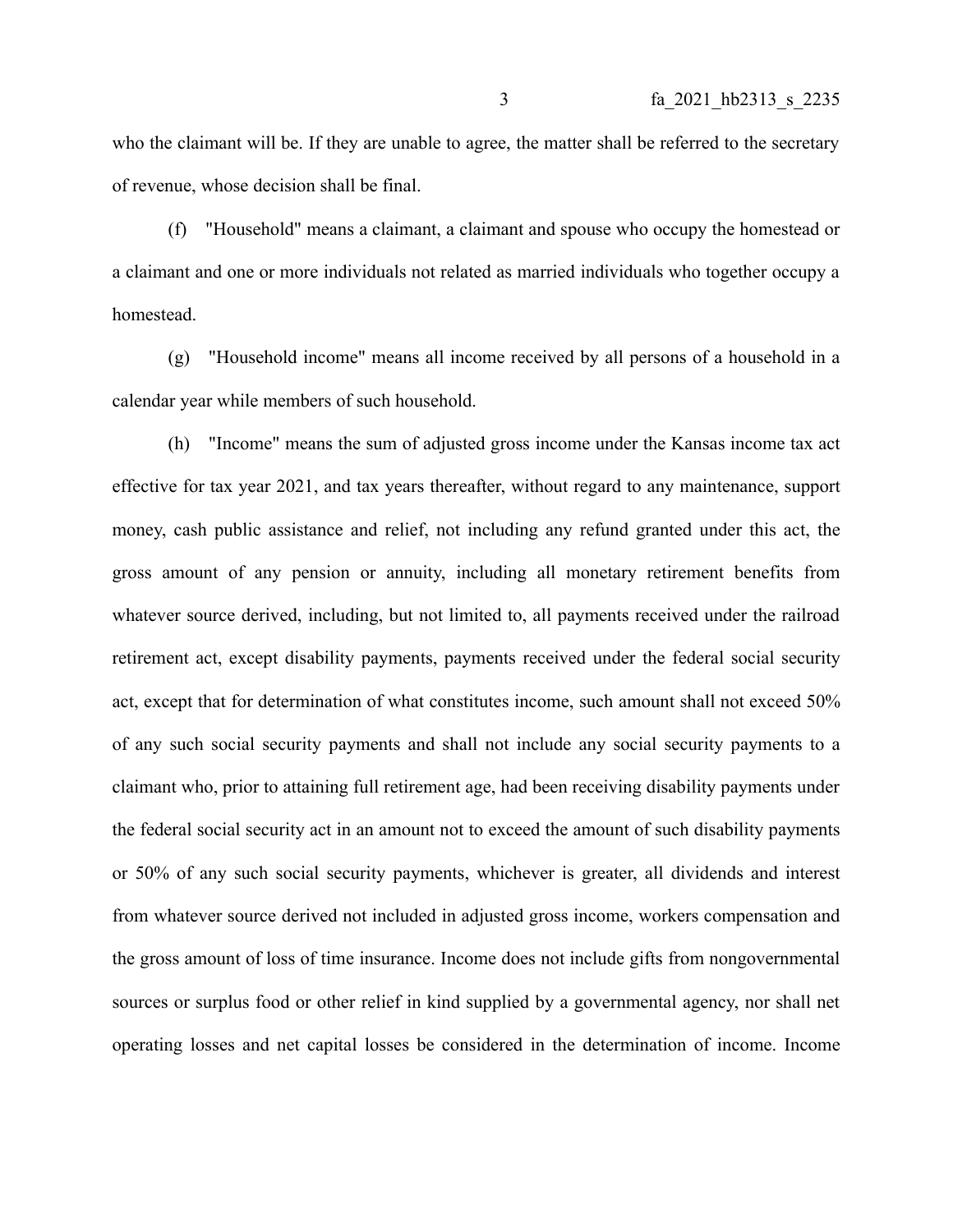does not include veterans disability pensions or disability payments received under the federal social security act.

(i) "Property taxes accrued" means property taxes, exclusive of special assessments, delinquent interest and charges for service, levied on a claimant's homestead in 2020 or any calendar year thereafter by the state of Kansas and the political and taxing subdivisions of the state. When a homestead is owned by two or more persons or entities as joint tenants or tenants in common and one or more of the persons or entities is not a member of the claimant's household, "property taxes accrued" is that part of property taxes levied on the homestead that reflects the ownership percentage of the claimant's household. For purposes of this act, property taxes are levied when the tax roll is delivered to the local treasurer with the treasurer's warrant for collection. When a claimant and household own their homestead for only a part of a calendar year, "property taxes accrued" means only taxes levied on the homestead when both owned and occupied as a homestead by the claimant's household at the time of the levy, multiplied by the percentage of 12 months that the property was owned and occupied by the household as its homestead in that year. When a household owns and occupies two or more different homesteads in the same calendar year, property taxes accrued shall be the sum of the taxes allocable to those several properties while occupied by the household as its homesteads during the year. Whenever a homestead is an integral part of a larger unit such as a multi-purpose or multi-dwelling building, property taxes accrued shall be that percentage of the total property taxes that is equal to the percentage of the value of the homestead compared to the total unit's value. For the purpose of this act, the word "unit" refers to that parcel of property covered by a single tax statement of which the homestead is a part.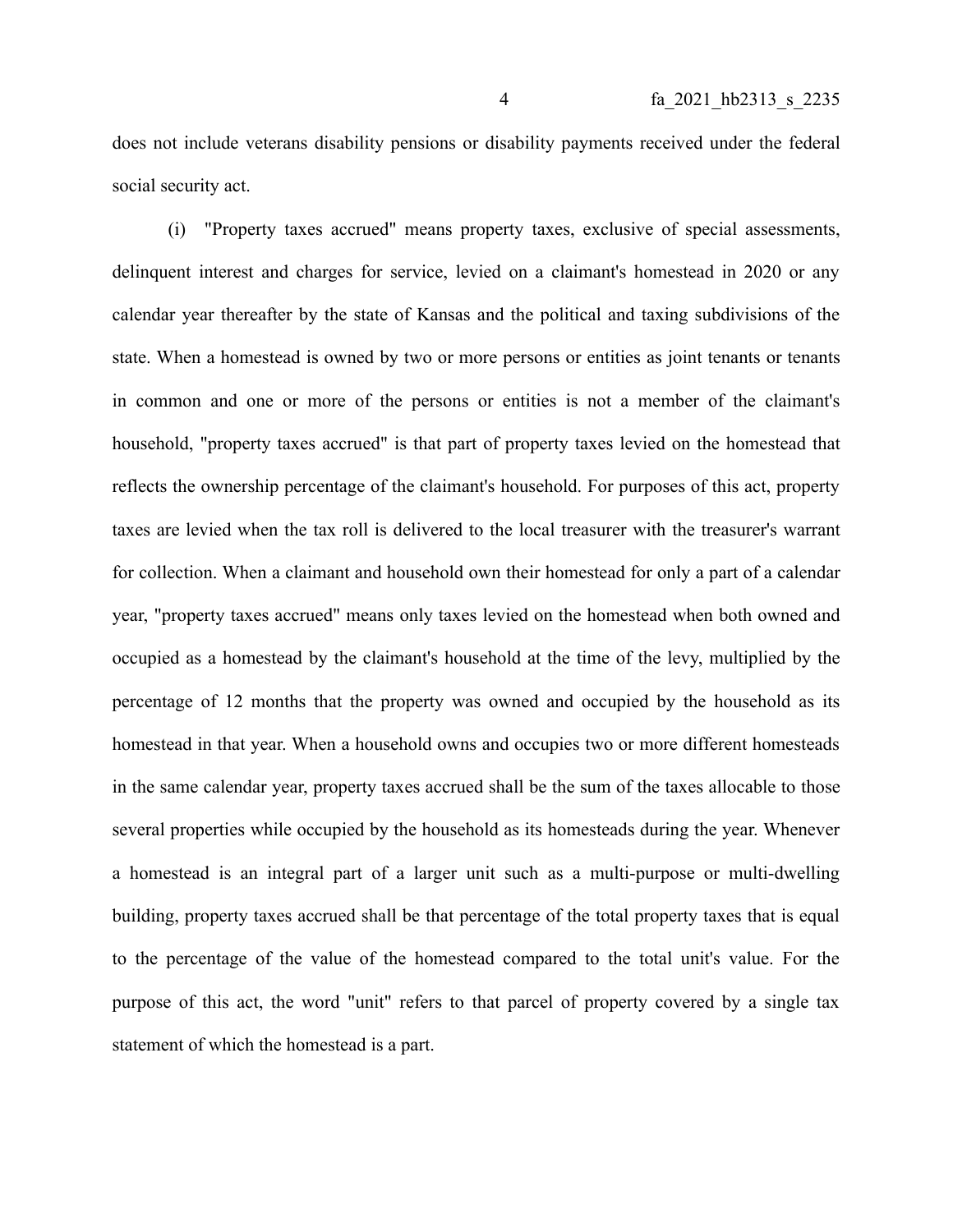New Sec. 19. The right to file a claim under this act may be exercised on behalf of a claimant by such person's legal guardian, conservator or attorney-in-fact. When a claimant dies after having filed a timely claim, the amount thereof shall be disbursed to another member of the household as determined by the director of taxation. If the claimant was the only member of such person's household, the claim may be paid to such person's executor or administrator, but if neither is appointed and qualified, the amount of the claim may be paid upon a claim duly made to any heir at law. In the absence of any such claim within two years of the filing of the claim, the amount of the claim shall escheat to the state. When a person who would otherwise be entitled to file a claim under the provisions of this act dies prior to filing such claim, another member of such person's household may file such claim in the name of such decedent, subject to the deadline prescribed by section 21, and amendments thereto, and the director shall pay the amount to which the decedent would have been entitled to such person filing the claim. If the decedent was the only member of such person's household, the decedent's executor or administrator may file such claim in the name of the decedent, and the claim shall be paid to the executor or administrator. In the event that neither an executor or administrator is appointed and qualified, such claim may be made by any heir at law and the claim shall be payable to such heir at law. Any of the foregoing provisions shall be applicable in any case where the decedent dies in the calendar year preceding the year in which a claim may be made under the provisions of this act, if such decedent was a resident of or domiciled in this state during the entire part of such year that such decedent was living. Where the decedent's death occurs during the calendar year preceding the year in which a claim may be made, the amount of the claim that would have been allowable if the decedent had been a resident of or domiciled in this state the entire calendar year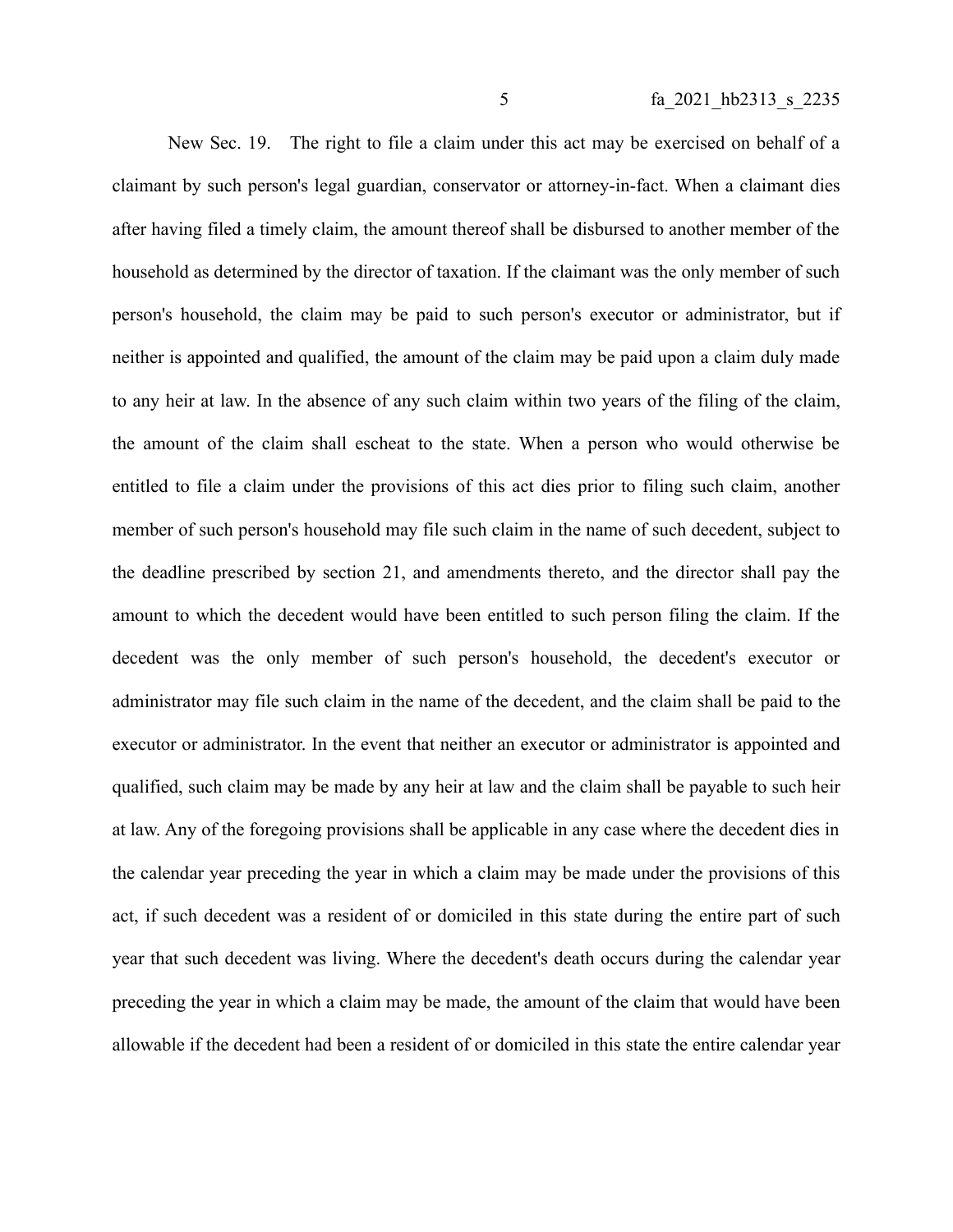of such person's death shall be reduced in a proportionate amount equal to a fraction of the claim otherwise allowable, the numerator of which fraction is the number of months in such calendar year following the month of the decedent's death, and the denominator of which is 12.

New Sec. 20. A claimant may claim property tax relief under this act with respect to property taxes accrued and, after audit by the director of taxation with respect to this act, the allowable amount of such claim shall be paid, except as otherwise provided in sections 22, 31 and 33, and amendments thereto, to the claimant from the income tax refund fund upon warrants of the director of accounts and reports pursuant to vouchers approved by the director of taxation or by any person designated by the claimant, but no warrant issued shall be drawn in an amount of less than \$5. No interest shall be allowed on any payment made to a claimant pursuant to this act.

New Sec. 21. Except as provided in section 30, and amendments thereto, no claim in respect of property taxes levied in any year shall be paid or allowed unless such claim is filed with and in the possession of the department of revenue on or before April 15 of the year next succeeding the year in which such taxes were levied.

New Sec. 22. The amount of any claim otherwise payable under this act may be applied by the director of taxation against any liability outstanding on the books of the department of revenue against the claimant, or against any other individual who was a member of such person's household in the year that the claim relates.

New Sec. 23. Only one claimant per household per year shall be entitled to relief under this act.

New Sec. 24. (a) Commencing in tax year 2021, and all tax years thereafter, the amount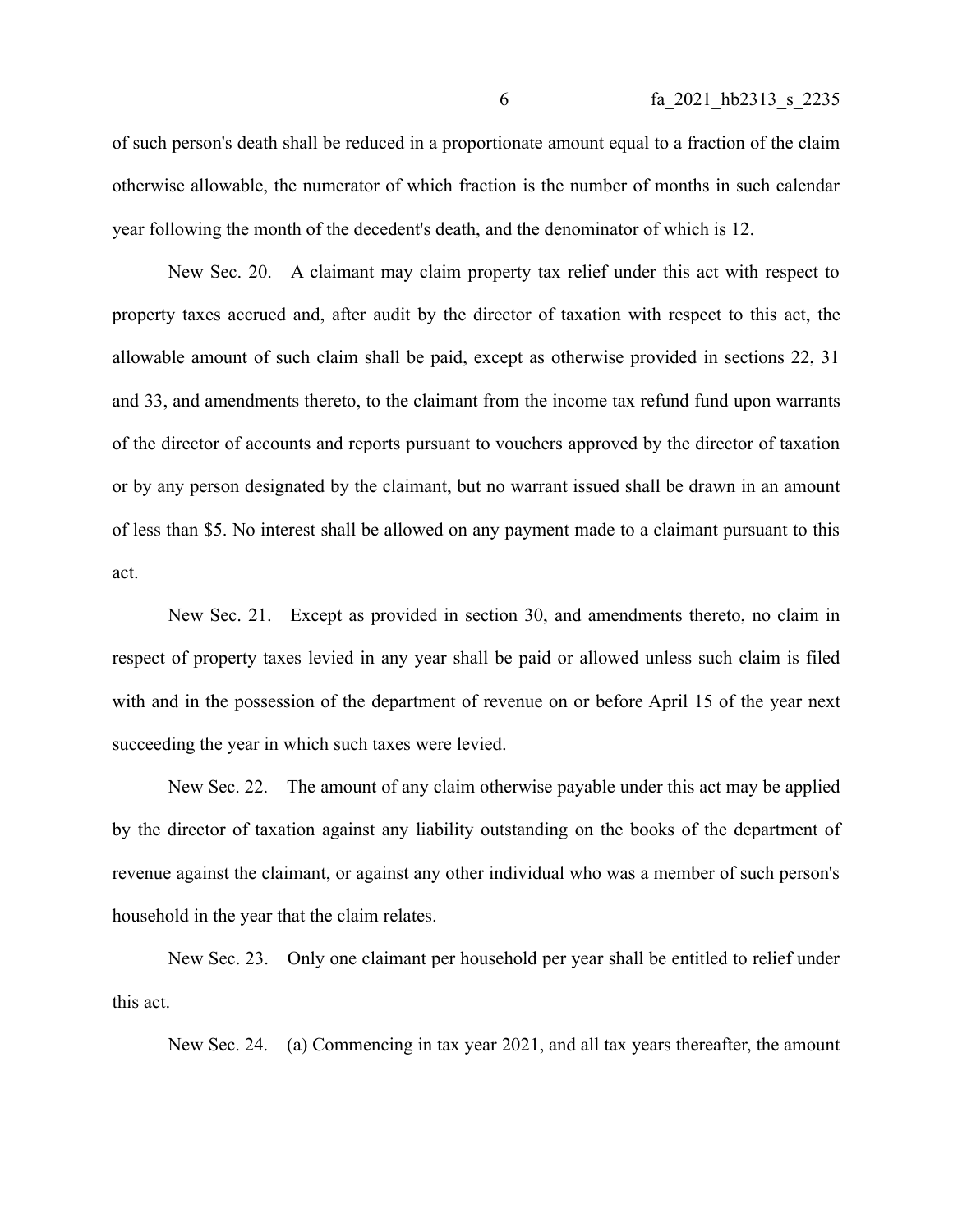of any claim pursuant to this act shall be computed by deducting the homestead ad valorem tax amount in the tax year the refund is sought from the amount of a claimant's base year homestead ad valorem tax amount.

(b) The amount of claim shall be computed only to the nearest \$1.

(c) A taxpayer shall not be eligible for a claim pursuant to this act if such taxpayer has received for such property for such tax year a homestead property tax refund pursuant to K.S.A. 79-4501 et seq., and amendments thereto.

(d) The maximum amount of a claim that may be claimed by a claimant in any one tax year pursuant to this act shall be \$5,000.

New Sec. 25. (a) In administering this act, the director of taxation shall make available suitable forms with instructions for claimants. Copies of such forms shall also be made available to all county clerks and county treasurers in sufficient numbers to supply claimants residing in their respective counties. It shall be the duty of the county clerk to assist any claimant seeking assistance in the filing of a claim under the provisions of this act. The county treasurer of each county shall mail to each taxpayer, with the property tax statement of such taxpayer, information on eligibility for relief under this act to be provided by the secretary of revenue.

(b) The secretary of revenue is hereby authorized to adopt such rules and regulations as may be necessary for the administration of the provisions of this act.

New Sec. 26. (a) Every claimant under this act shall supply to the director of taxation, in support of a claim, reasonable proof of age and changes of homestead, household membership, household income, household assets and size and nature of property claimed as the homestead.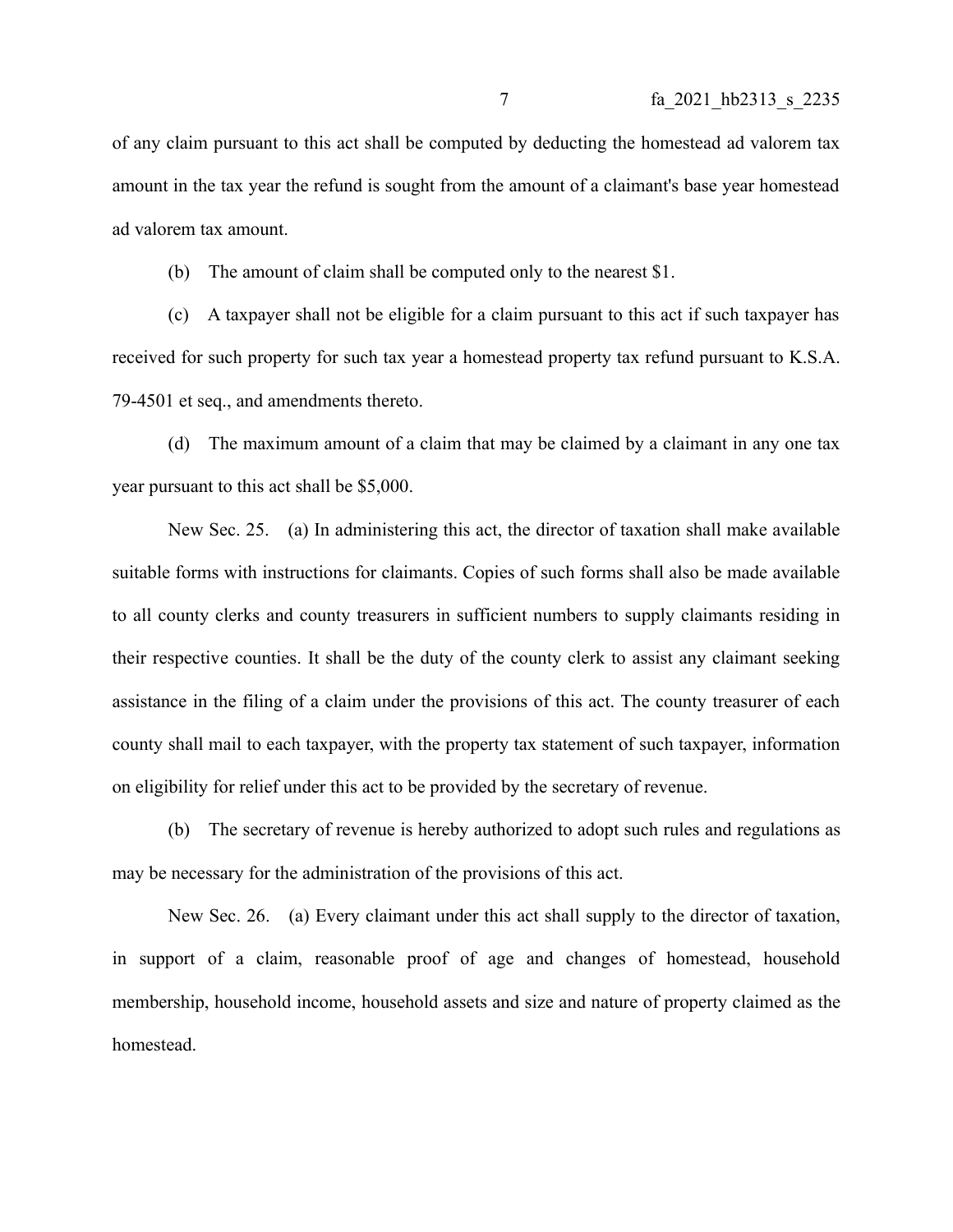(b) Every claimant who is a homestead owner, or whose claim is based wholly or partly upon homestead ownership at some time during the calendar year, shall supply to the director of taxation, in support of a claim, the amount of property taxes levied upon the property claimed as a homestead and a statement that the property taxes accrued used for purposes of this act have been or will be paid by the claimant. Upon request by the director, such claimant shall provide a copy of the statement of property taxes levied upon the property claimed as a homestead. The amount of personal property taxes levied on a manufactured home or mobile home shall be set out on the personal property tax statement showing the amount of such tax as a separate item.

(c) The information required to be furnished under subsection (b) shall be in addition to that required under subsection (a).

New Sec. 27. In any case in which it is determined that a claim is or was excessive and was filed with fraudulent intent, the claim shall be disallowed in full, and, if the claim has been paid, the amount paid may be recovered by assessment as income taxes are assessed, and such assessment shall bear interest from the date of payment or credit of the claim, until recovered, at the rate of 1% per month. The claimant in such case and any person who assisted in the preparation or filing of such excessive claim, or supplied information upon which such excessive claim was prepared, with fraudulent intent, shall be guilty of a class B misdemeanor. In any case in which it is determined that a claim is or was excessive and was negligently prepared, 10% of the corrected claim shall be disallowed, and, if the claim has been paid, the proper portion of any amount paid shall be similarly recovered by assessment as income taxes are assessed, and such assessment shall bear interest at the rate of 1% per month from the date of payment until recovered. In any case in which it is determined that a claim is or was excessive due to the fact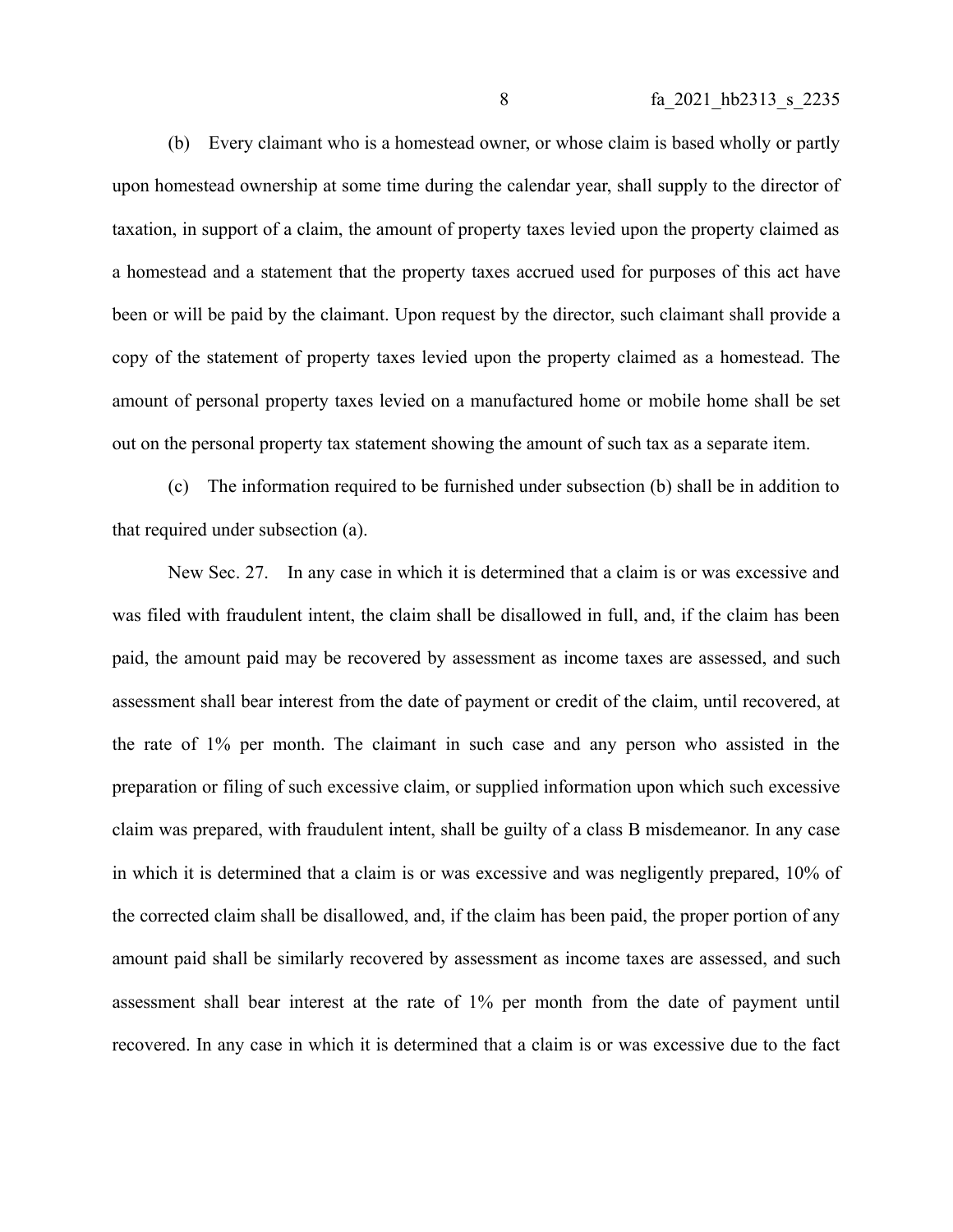that the claimant neglected to include certain income received during the year, the claim shall be corrected and the excess disallowed, and, if the claim has been paid, the proper portion of any amount paid shall be similarly recovered by assessment as income taxes are assessed.

New Sec. 28. No claim for relief under the provisions of this act shall be allowed to any claimant who is a recipient of public funds specifically designated for the payment of taxes during the period for which the claim is filed.

New Sec. 29. A claim shall be disallowed if the director of taxation finds that the claimant received title to such person's homestead primarily for the purpose of receiving benefits under this act.

New Sec. 30. For claims in respect to property taxes levied in any year, the director of taxation may extend the time for filing any claim or accept a claim filed after the filing deadline when good cause exists, if the claim has been filed within four years of the deadline.

New Sec. 31. (a) The director of taxation shall issue to the county clerk by October 1 of each year an electronic record containing the name of each eligible claimant who received a refund of property taxes under this act for the prior year.

(b) When initially filing a claim under this act, the claimant shall be given an election to receive such refund directly from the director of taxation or have such refund applied to the claimant's ad valorem taxes in the county. The claimant shall make the election on a form supplied by the director of taxation. Such refund shall not be applied to any special assessment.

(c) After the electronic record under subsection (a) has been received from the director of taxation, the county clerk of the county in which the property is located shall make any corrections needed, if any, based upon information known by the county clerk concerning any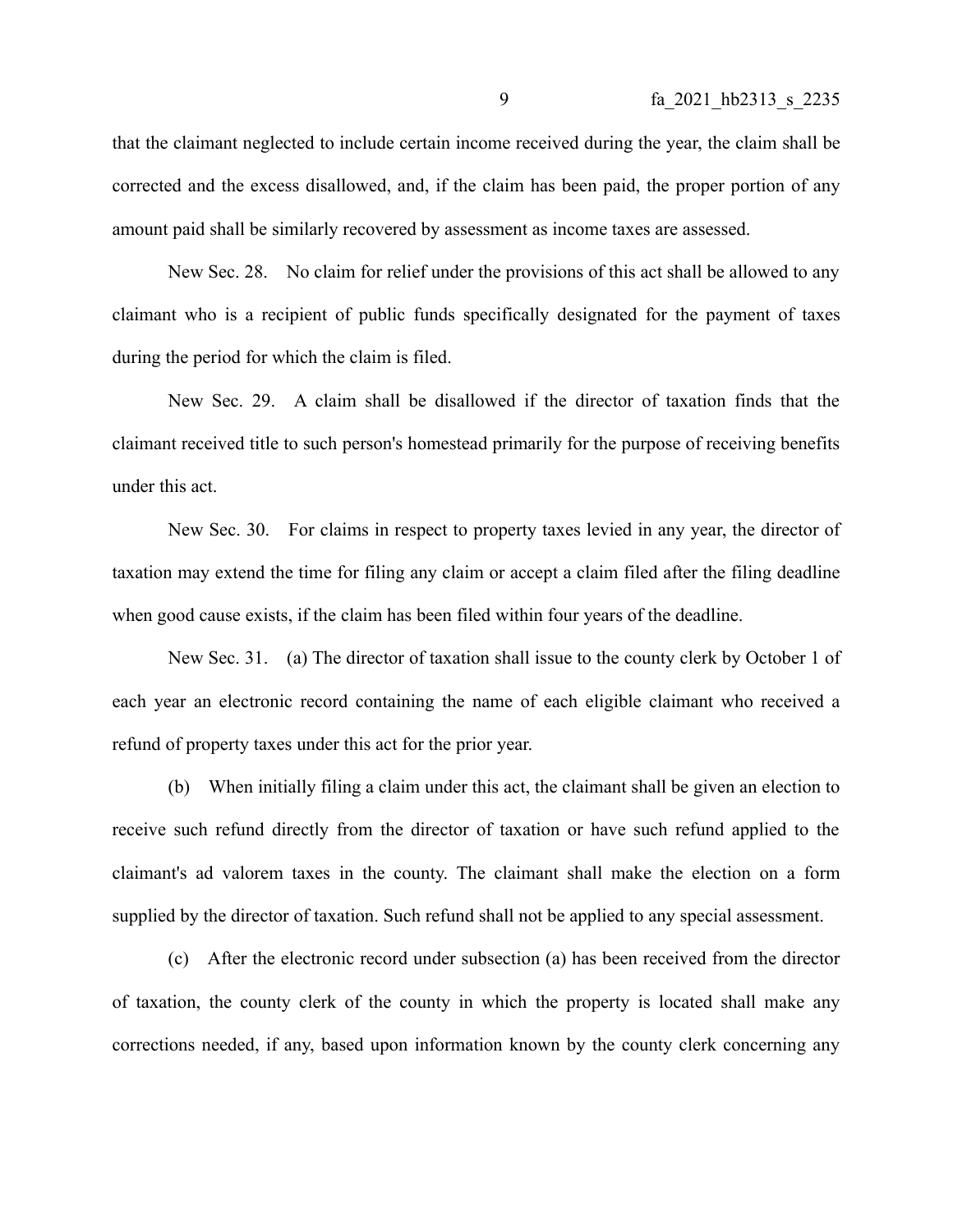change in eligibility of any claimant listed in such record. After any needed corrections have been made to the electronic record, the county clerk, on behalf of each claimant listed in such record, shall certify the information contained in such record to the county treasurer in lieu of paying that portion of the first half of taxes on the claimant's homestead in the current year, which equals the amount of the golden years homestead property tax freeze refund received by the claimant for taxes levied in the preceding year up to the amount of the first half of the property taxes due.

(d) The county treasurer shall certify and return the electronic record referred to in subsection (a), including any changes made by the county clerk pursuant to subsection (c), to the director of taxation by December 31 of each year. After receiving a claim of any claimant who is listed in the electronic record submitted by the county treasurer, the director shall examine the same, and, if the claim is valid, the director of accounts and reports shall draw a warrant in favor of the county in which the claimant's homestead is located upon a voucher approved by the director of taxation in the amount of the allowable claim for refund. Sufficient information to identify the claimant shall be directed to the county treasurer with each warrant. Any taxes levied in any year on the homestead of any claimant who has obtained the eligibility herein provided for in excess of the amount paid to the county by the state and by the claimant on or before December 20 of such year shall be paid by the claimant on or before May 10 of the succeeding year.

(e) For the purposes of this section, "electronic record" means the same as defined in K.S.A. 16-1602, and amendments thereto.

New Sec. 32. A claimant shall only be eligible for a claim for refund under this act if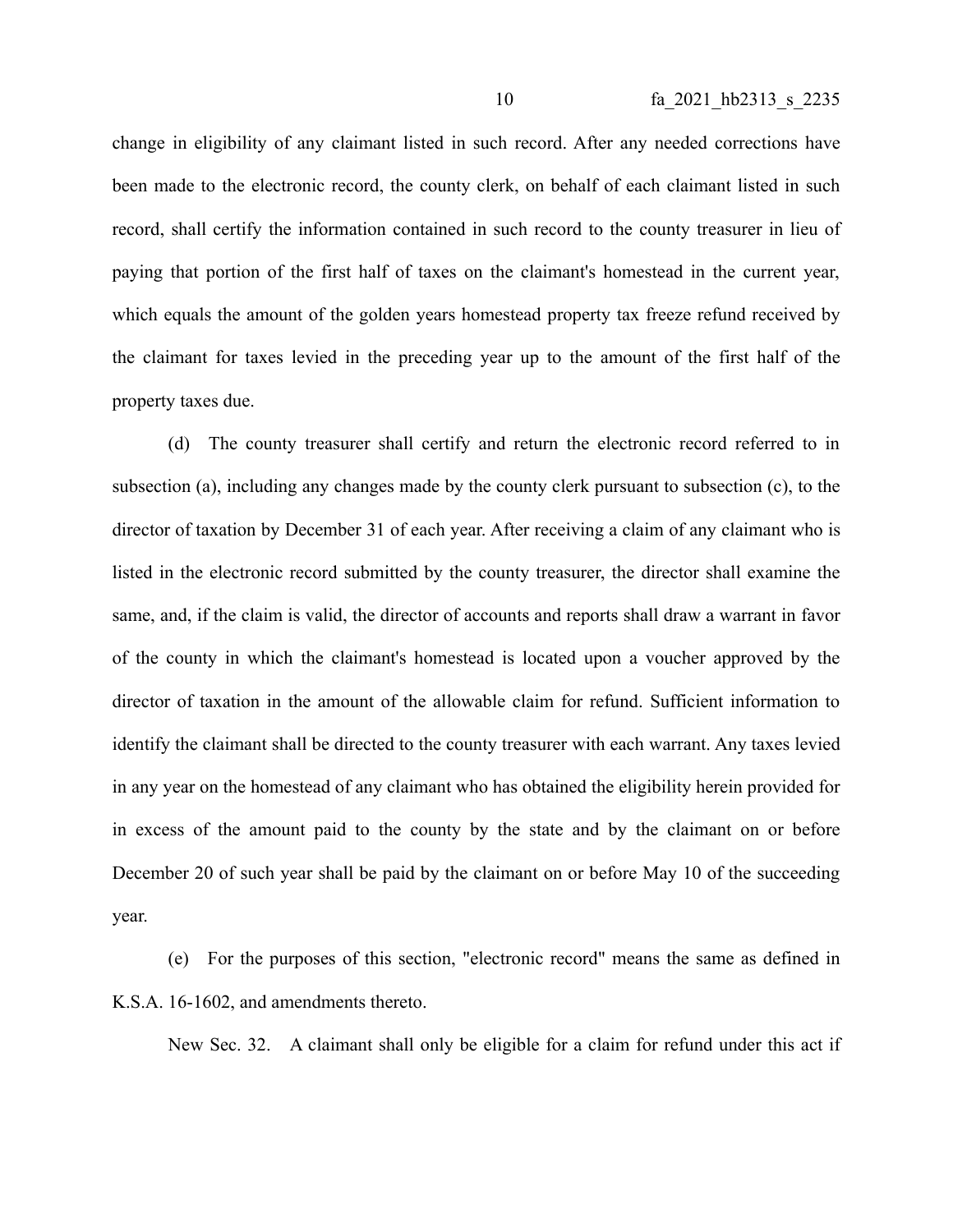the household income for the year in which the claim is filed is \$50,000 or less. In the case of all tax years commencing after December 31, 2021, the upper limit household income threshold amount prescribed in this section shall be increased by an amount equal to such threshold amount multiplied by the cost-of-living adjustment determined under section  $1(f)(3)$  of the federal internal revenue code for the calendar year in which the taxable year commences.

New Sec. 33. If there are delinquent property taxes on the claimant's homestead, the refund shall be paid to the county treasurer of the county in which such homestead is located and applied first to the oldest of such delinquent property taxes and applied forward to the most recent delinquent property taxes and then to any other property taxes due on the claimant's homestead.";

On page 11, following line 39, by inserting:

"Sec. 37. K.S.A. 79-32,263 is hereby amended to read as follows: 79-32,263. This act shall be known and may be cited as the selective assistance for effective senior relief (SAFESR). There shall be allowed as a credit against the tax liability of a taxpayer imposed under the Kansas income tax act, the following: (a) For tax years 2008, 2009 and 2010, an amount equal to 45% of the amount of property and ad valorem taxes actually and timely paid as described in this section; and (b) for tax-year years  $2011$ -and all tax years thereafter through  $2020$ , an amount equal to 75% of the amount of property and ad valorem taxes actually and timely paid by a taxpayer who is 65 years of age or older and who has household income equal to or less than 120% of the federal poverty level for two persons if such taxes were paid upon real or personal property used for residential purposes of such taxpayer which is the taxpayer's principal place of residence for the tax year in which the tax credit is claimed. The amount of any such credit for